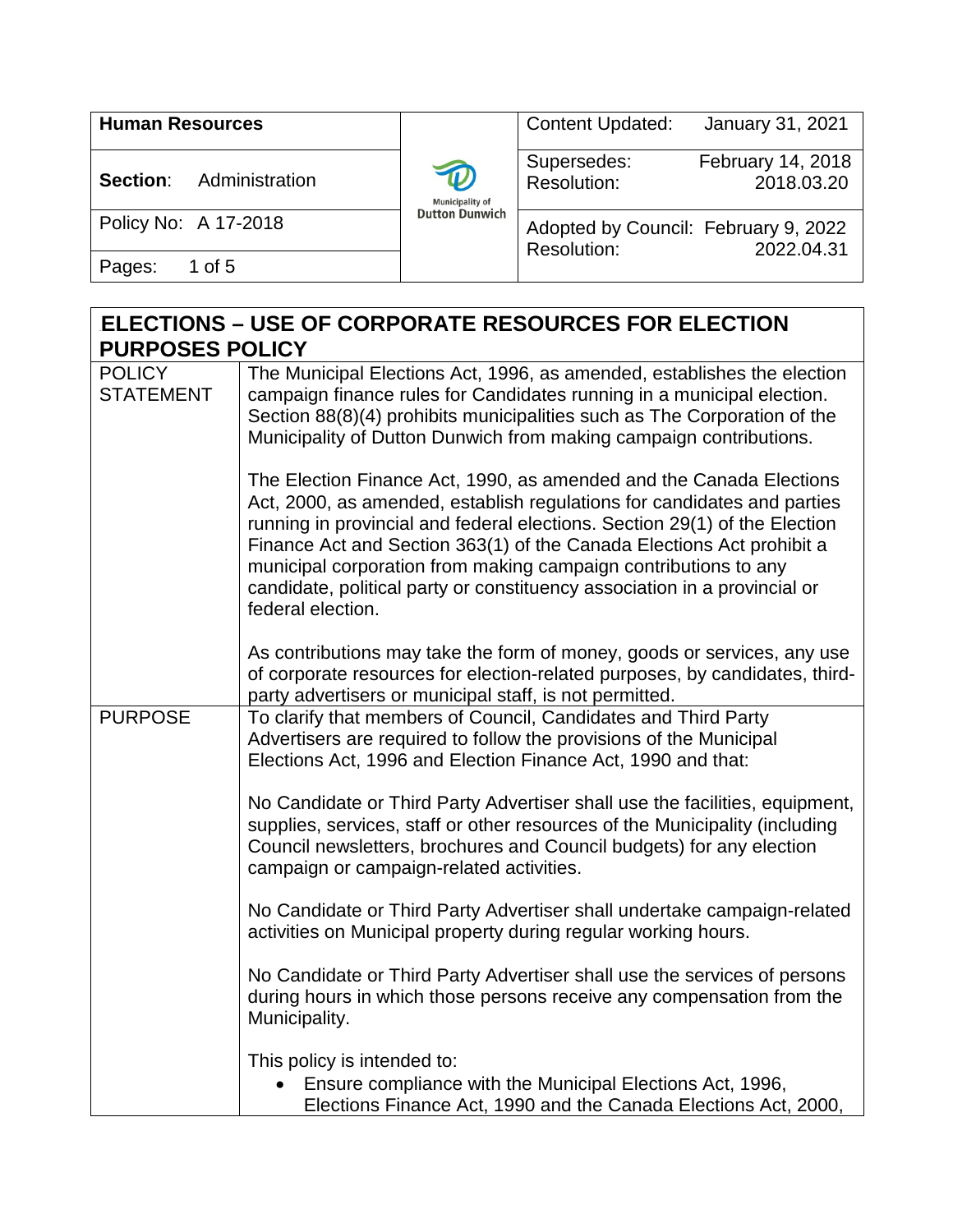| <b>ELECTIONS - USE OF CORPORATE RESOURCES FOR ELECTION</b><br><b>PURPOSES POLICY</b> |                                                                                                                                                                                                                                                                                                                                                                                                                                                                                                                                                                                                                                                                                                                                                                                               |
|--------------------------------------------------------------------------------------|-----------------------------------------------------------------------------------------------------------------------------------------------------------------------------------------------------------------------------------------------------------------------------------------------------------------------------------------------------------------------------------------------------------------------------------------------------------------------------------------------------------------------------------------------------------------------------------------------------------------------------------------------------------------------------------------------------------------------------------------------------------------------------------------------|
|                                                                                      | in regard to the role of the Municipality contributing to a candidate<br>or registered third-party campaign;<br>Ensure that candidates and registered third-parties are treated<br>$\bullet$<br>fairly and consistently within the municipality;<br>Ensure the integrity of the election process is maintained at all<br>times;<br>Establish the appropriate uses of resources during an election<br>period, in order to:<br>o Protect the interest of the members of Council, Candidates,<br>Registered Third-parties, Municipal staff and the<br>Corporation; and<br>Ensure accountable and transparent practices<br>$\circ$<br>This policy is applicable to all candidates (including any candidate                                                                                        |
|                                                                                      | acclaimed), Members of Council (including a member who is not seeking<br>re-election), Third-party Advertisers and Municipality of Dutton Dunwich<br>staff.                                                                                                                                                                                                                                                                                                                                                                                                                                                                                                                                                                                                                                   |
| <b>DEFINITIONS</b>                                                                   | Election Campaign-Related Activities and Materials means any<br>resources used to promote, support or oppose a candidate or a "yes" or<br>"no" vote related to a question on the ballot, including but not limited to<br>literature, banners, posters, pictures, buttons, clothing or other<br>paraphernalia. Activity means any action or event by or on behalf of a<br>candidate, political party, or third-party advertiser meant to promote,<br>support, or oppose a candidate or a "yes" or "no" vote related to a<br>question on the ballot during the election period. Campaign-related<br>activities do not include the appearance of elected officials acting in their<br>capacity of Councillor, School Board Trustee, Member of Provincial<br>Parliament, or Member of Parliament. |
|                                                                                      | Campaign Period means the official campaign period of an election.<br>For a municipal election, the campaign period commences on the<br>May 1 <sup>st</sup> of an election year and ends December 31 <sup>st</sup> of an election<br>year.<br>For a provincial or federal election, the election period commences<br>on the day the writ for the election is issued and ends on voting<br>day.<br>For a by-election, the period commences the day the by-election is<br>called and ends on voting day.                                                                                                                                                                                                                                                                                        |
|                                                                                      | <b>Candidate</b> means any individual running for an elected office, including<br>Mayor, Councillor, School Board trustee, Member of Provincial<br>Parliament and/or Member of Parliament or anyone acting on their<br>behalf.                                                                                                                                                                                                                                                                                                                                                                                                                                                                                                                                                                |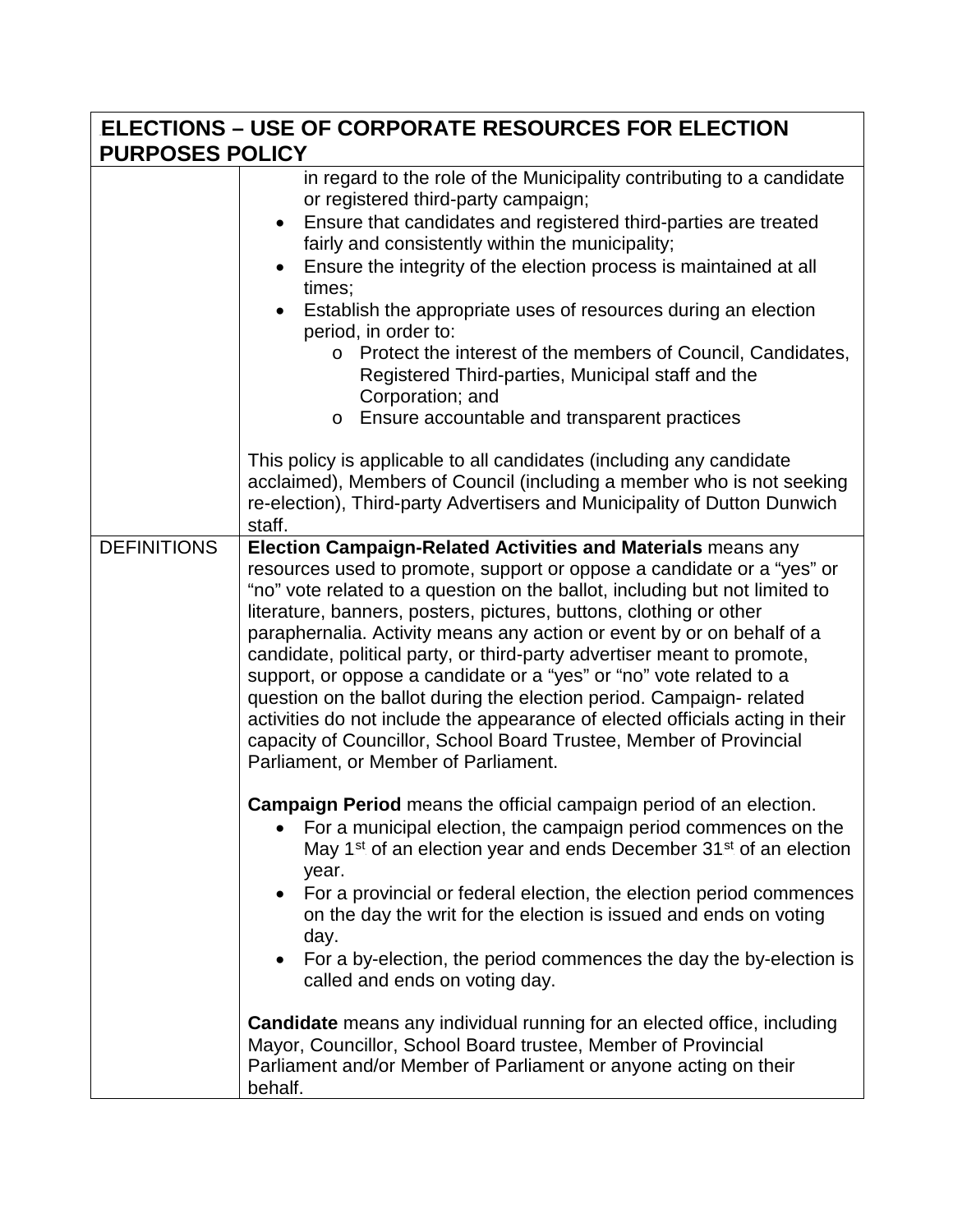| <b>PURPOSES POLICY</b>                                                        | <b>ELECTIONS – USE OF CORPORATE RESOURCES FOR ELECTION</b>                                                                                                                                                                                                                                                                                                                                                                                                      |
|-------------------------------------------------------------------------------|-----------------------------------------------------------------------------------------------------------------------------------------------------------------------------------------------------------------------------------------------------------------------------------------------------------------------------------------------------------------------------------------------------------------------------------------------------------------|
|                                                                               | <b>Election-related Purpose</b> refers to the occurrence of a municipal<br>election or by-election. It also includes any participation in federal and<br>provincial elections that is partisan in nature.<br><b>Nomination Day</b> refers to the third Friday in August in a municipal<br>election year.<br>Third-Party or Third-Party Advertiser means an individual, corporation<br>or trade union that promotes, supports or opposes a candidate or "yes" or |
|                                                                               | "no" vote related to a question on the ballot in accordance with the<br><b>Municipal Election Act.</b>                                                                                                                                                                                                                                                                                                                                                          |
| <b>CORPORATE</b><br><b>RESOURCES -</b><br><b>GENERAL</b><br><b>PROVISIONS</b> | That, in accordance with the provisions of the Municipal Elections Act,<br>1996:                                                                                                                                                                                                                                                                                                                                                                                |
|                                                                               | corporate resources and funding may not be used for any election-<br>$\bullet$<br>related purposes;                                                                                                                                                                                                                                                                                                                                                             |
|                                                                               | staff may not canvass or actively work in support of a municipal<br>$\bullet$<br>candidate or party during normal working hours unless they are on a<br>leave of absence without pay, lieu time, banked time, or vacation<br>leave;                                                                                                                                                                                                                             |
|                                                                               | members of Council may not use their constituency office, or any<br>$\bullet$<br>municipally-provided facilities for any election-related purposes, which<br>includes displaying of any campaign related signs in the window or on<br>the premises, as well as, displaying any election-related material in<br>the office;                                                                                                                                      |
|                                                                               | The following be discontinued for members of Council from the day prior<br>to Nomination Day in a municipal election year to Election Day:                                                                                                                                                                                                                                                                                                                      |
|                                                                               | all forms of advertising, including in municipal publications;<br>٠                                                                                                                                                                                                                                                                                                                                                                                             |
|                                                                               | all printing, high speed photocopying and distribution, including<br>printing and general distribution of newsletters unless so directed and<br>approved by the Council;                                                                                                                                                                                                                                                                                        |
|                                                                               | Members of Council may not:                                                                                                                                                                                                                                                                                                                                                                                                                                     |
|                                                                               | print or distribute any material paid by Municipal funds that illustrates<br>that a Member of Council or any other individual is registered in any<br>election or where they will be running for office;                                                                                                                                                                                                                                                        |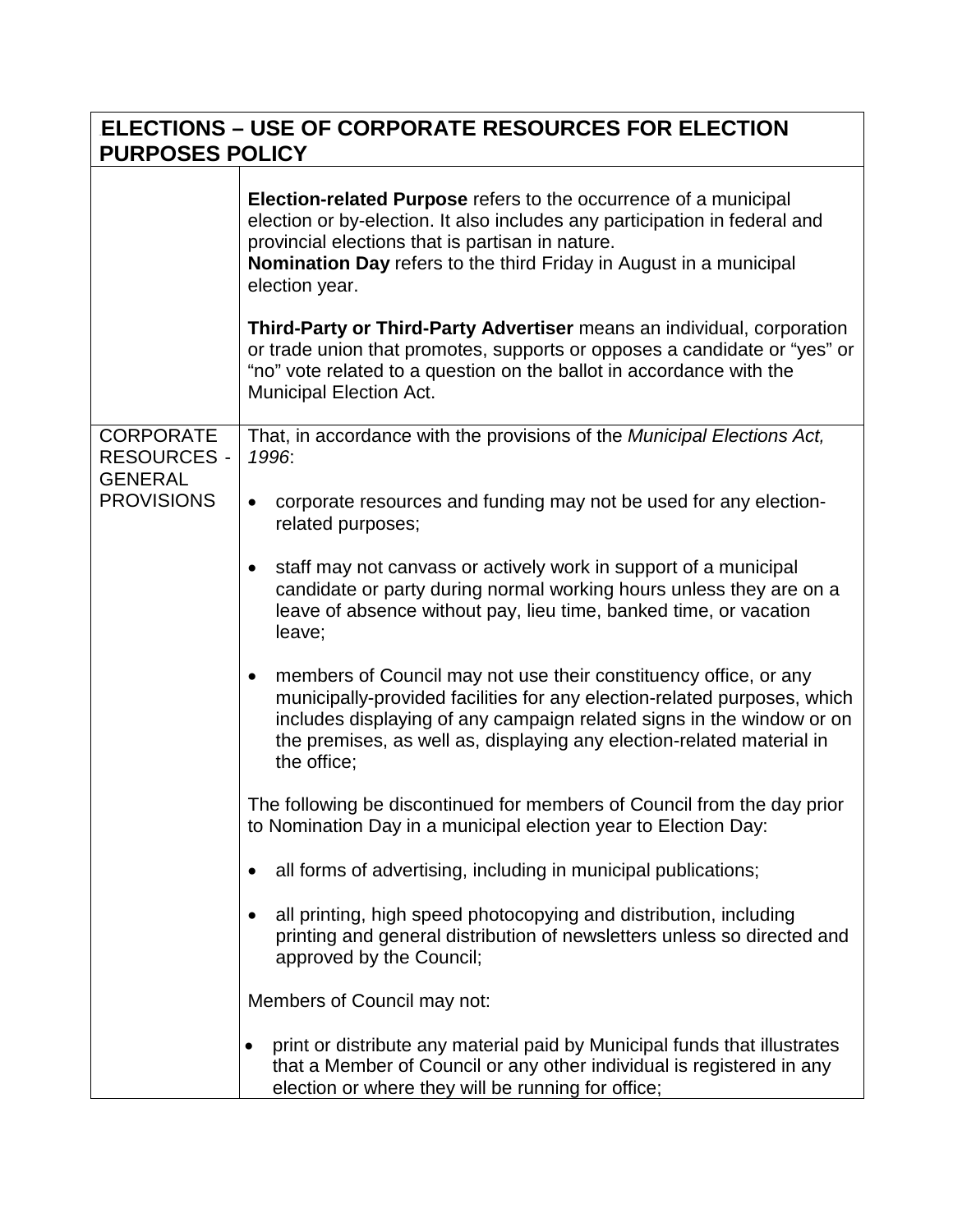## 0B**ELECTIONS – USE OF CORPORATE RESOURCES FOR ELECTION PURPOSES POLICY**

|                                                             | profile (name or photograph), or make reference to, in any material<br>paid by Municipal funds, any individual who is registered as a<br>candidate in any election; and                                                                                                                                                    |
|-------------------------------------------------------------|----------------------------------------------------------------------------------------------------------------------------------------------------------------------------------------------------------------------------------------------------------------------------------------------------------------------------|
|                                                             | print or distribute any material using Municipal funds that makes<br>reference to, or contains the names or photographs, or identifies<br>registered candidates for municipal elections; and that Minutes of<br>Municipal Council and Committee meetings be exempt from this<br>policy;                                    |
|                                                             | Members of Council are responsible to ensure that the content of any<br>$\bullet$<br>communications material, including printed material such as<br>newsletters, advertising, etc. funded by the Municipality for the<br>operation of each Councillor's Office, is not directly election-related;                          |
|                                                             | members of Council may not use the Municipality's voice mail system<br>to record election related messages;                                                                                                                                                                                                                |
|                                                             | The above recommendations also apply to an acclaimed member or a<br>$\bullet$<br>member not seeking re-election; and                                                                                                                                                                                                       |
|                                                             | The municipality's logo, crest, coat of arms, slogan etc. shall not be<br>$\bullet$<br>printed or distributed in any election campaign-related materials, or<br>included on any election campaign website, except in the case of a<br>link to the Municipal website to obtain information about the municipal<br>election. |
|                                                             | Photographs produced for and owned by the Municipality of Dutton<br>Dunwich shall not be used for any election campaign-related<br>purposes.                                                                                                                                                                               |
|                                                             | Candidates and Third-party Advertisers are not permitted to engage in<br>election campaign-related activities directed at Municipal employees<br>while those employees are at their workplace or engaged in work for<br>the Municipality.                                                                                  |
|                                                             | That the Municipal Clerk be authorized and directed to take the<br>necessary action to give effect to this Policy.                                                                                                                                                                                                         |
| <b>CORPORATE</b><br><b>RESOURCES -</b><br><b>TECHNOLOGY</b> | Candidates, Members of Council and Third-party Advertisers shall not<br>use corporate resources or services such as computers, cell/smart<br>phones, telephones, tablets, printers, scanners, copiers, email, file<br>storage, voicemail, or any other equipment or technology owned by the                                |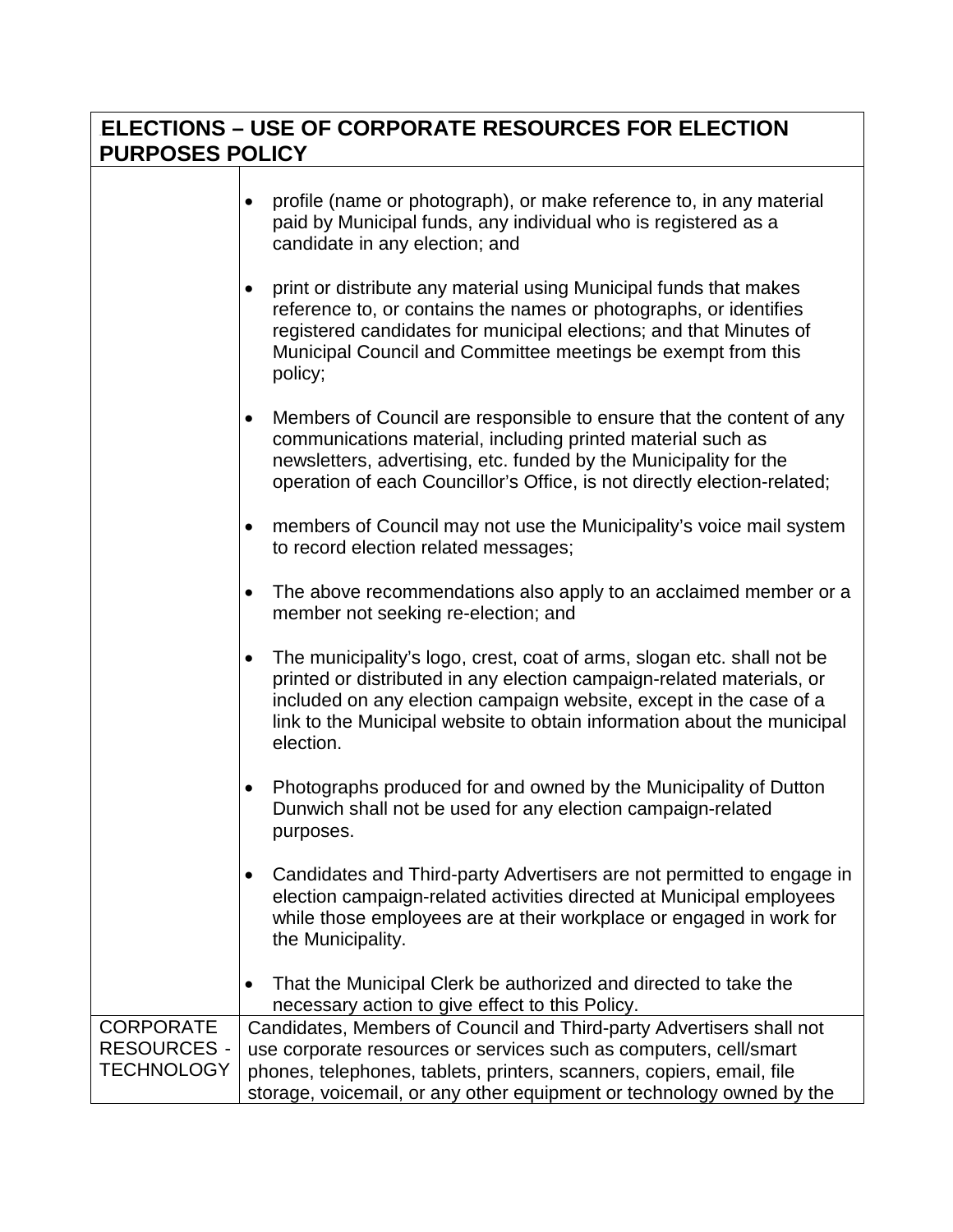| <b>ELECTIONS - USE OF CORPORATE RESOURCES FOR ELECTION</b><br><b>PURPOSES POLICY</b>                                                           |                                                                                                                                                                                                                                                                                                                                                                                                           |
|------------------------------------------------------------------------------------------------------------------------------------------------|-----------------------------------------------------------------------------------------------------------------------------------------------------------------------------------------------------------------------------------------------------------------------------------------------------------------------------------------------------------------------------------------------------------|
|                                                                                                                                                | Municipality of Dutton Dunwich, for election-related purposes.                                                                                                                                                                                                                                                                                                                                            |
| <b>CORPORATE</b><br><b>RESOURCES</b><br><b>MUNICIPAL</b><br><b>FACILITIES,</b><br><b>SERVICES</b><br>&<br><b>PROPERTY</b><br><b>PROVISIONS</b> | Websites or domain names that are operated or funded by the<br>Municipality of Dutton Dunwich shall not include any election campaign-<br>related materials or links to any sites that feature election campaign-<br>related information, including but not limited to Twitter, Facebook and<br>other social media accounts to any sites that feature election campaign-<br>related material.             |
|                                                                                                                                                | Once a Member of Council registers to be a Candidate, any links from a<br>Municipal website or social media account to his or her website or social<br>media pages will be removed from the Municipality's webpages if the<br>Member's website or social media page contains or will contain<br>campaign-related material.                                                                                |
|                                                                                                                                                | Messages posted to the Municipal social media accounts (including<br>Facebook and Twitter) may be shared in the case of Facebook or re-<br>tweeted on Twitter by a candidate to their personal or campaign social<br>media accounts using social media official channels and not partially<br>reproduced.                                                                                                 |
|                                                                                                                                                | Candidates shall not campaign and/or distribute campaign literature<br>during any function hosted by the Municipality of Dutton Dunwich,<br>whether on municipal property or not.                                                                                                                                                                                                                         |
|                                                                                                                                                | Members of Council, Candidates and Third-party advertisers shall not<br>use any municipally provided facilities for any election-related purposes<br>unless the facility is generally available for rent by the public and it is<br>rented in accordance with the Municipality of Dutton Dunwich rental<br>procedures.                                                                                    |
|                                                                                                                                                | In accordance with the Election Sign By-law, no election campaign-<br>related signs nor any other election-related material shall be displayed in<br>any municipally owned facilities.                                                                                                                                                                                                                    |
|                                                                                                                                                | Notwithstanding, the ability to use the interior of any Municipally-owned<br>or run facility for election-related purposes, if rented in accordance with<br>the provisions noted above, no election-related activities, including<br>campaigning and the distribution of campaign literature are permitted to<br>take place inside or on the property of the Municipality of Dutton Dunwich<br>Town Hall. |
| <b>MUNICIPAL</b><br><b>STAFF</b>                                                                                                               | In keeping with the Municipality of Dutton Dunwich Code of Conduct,<br>municipal staff are expected to preserve the public trust and confidence<br>in the Municipality. Employees engaged in political activities must take<br>care to separate those personal activities from their official positions.                                                                                                  |